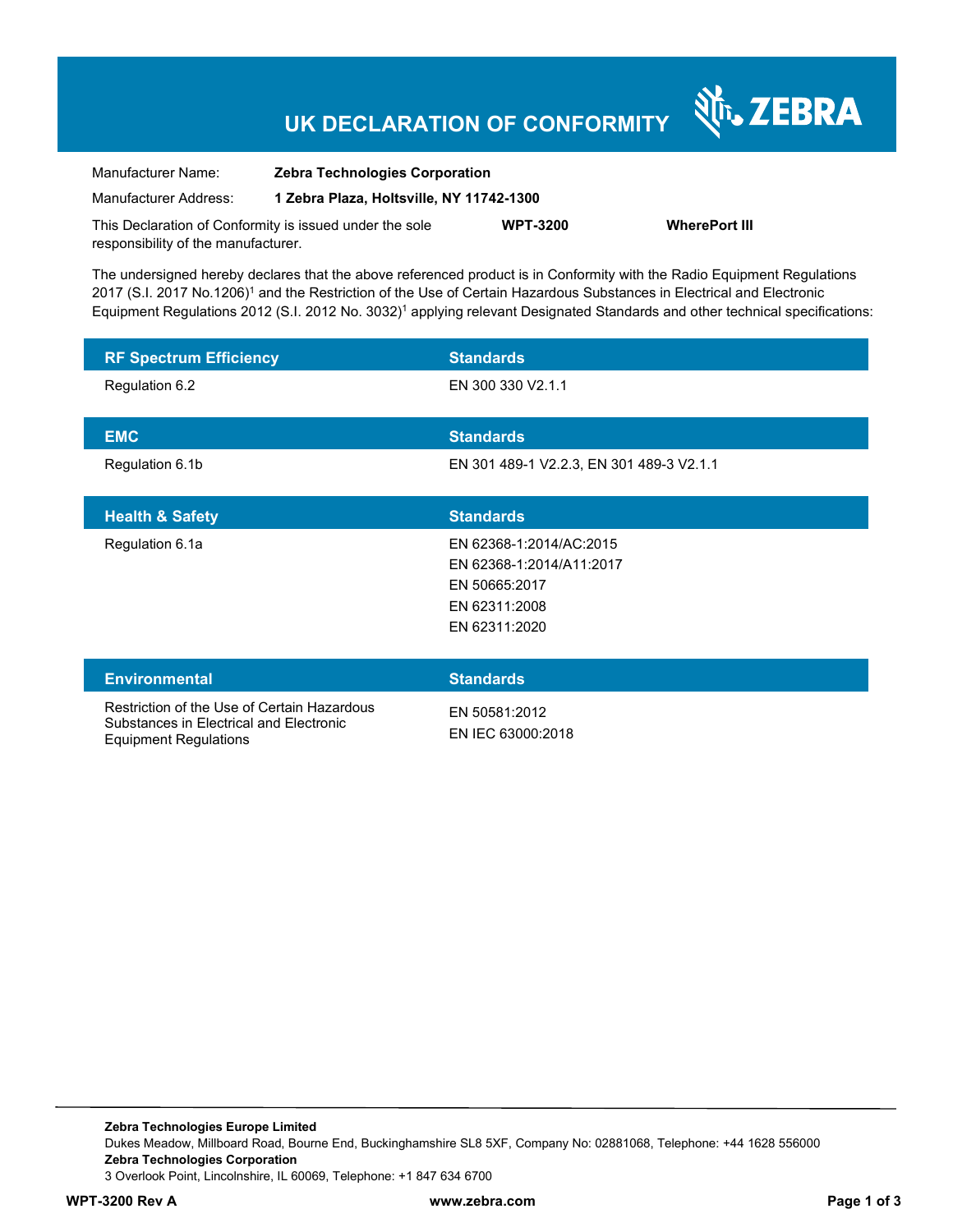### **UK DECLARATION OF CONFORMITY**



With regard to the Radio Equipment Regulations 2017 (S.I. 2017 No.1206)<sup>1</sup>, the conformity assessment procedure referred to in regulation 41(4)(a) and detailed in Schedule 2 has been followed.

1 As amended by applicable EU withdrawal legislation implemented at the time of issuing this declaration

#### **Signed on behalf of Zebra Technologies Corporation**

*(Signature of authorized person)* Marco Belli Rev: A Alexander Communication of the Communication of the Communication of the Communication of the Communication of the Communication of the Communication of the Communication of the Communication of the Comm Sr. Manager, Regulatory **Date: 28 April 2021** Place: Bourne End, UK